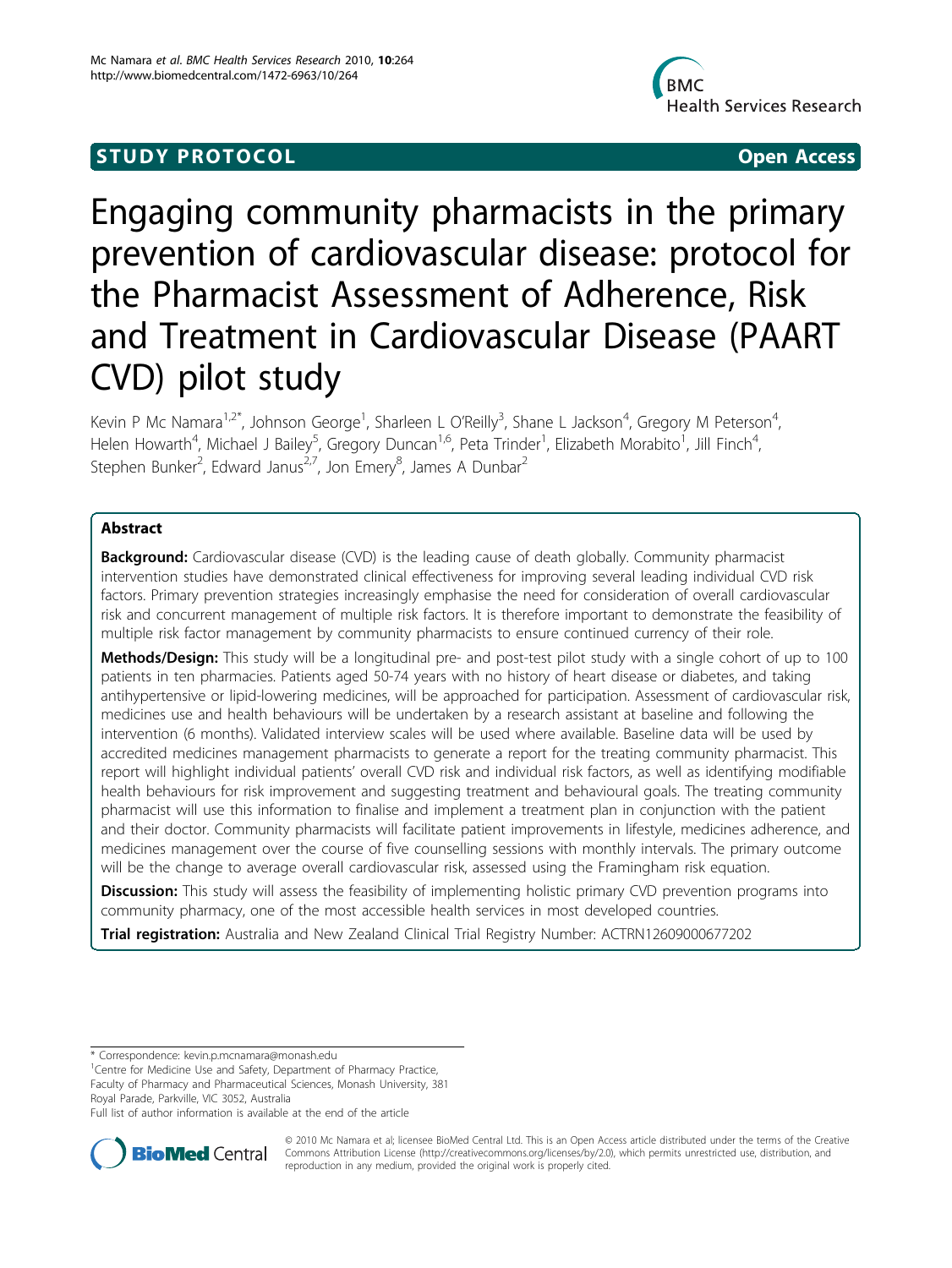# Background

Cardiovascular disease (CVD) is the leading cause of death globally, accounting for an estimated 17.1 million deaths per annum - 29% of all deaths [[1](#page-6-0)]. The relative contribution of CVD to the burden of disease remains high in countries with low-, middle-, and high incomes [[1](#page-6-0)]. Despite significant gaps in research, there is sufficient evidence (particularly from developed nations such as the United States and United Kingdom) to suggest that the primary prevention of CVD represents a cost effective approach to reducing this burden [[2\]](#page-6-0).

There is a cluster of highly prevalent CVD risk factors in many developing and most developed countries including Australia which can be controlled or avoided: tobacco smoking, hypertension, overweight and obesity, physical inactivity, dyslipidaemia (high cholesterol), poor nutrition and diabetes [[1,3](#page-6-0)]. Significant evidence-treatment gaps remain in the management of each of these, culminating in substantially elevated incidences of CVD in most countries. Community pharmacists are highly accessible health professionals in most communities and have demonstrated an effective role in the management of several of these risk factors [\[4](#page-6-0)-[7](#page-6-0)]. Guidelines on primary CVD prevention now highlight the importance of overall CVD risk assessment rather than traditional individual risk factor assessment, resulting in a much greater emphasis on multiple risk factor management [[8-13](#page-6-0)].

The expertise of community pharmacists in medicines management including adherence screening and management, and a growing role in health promotion has resulted in several studies demonstrating effective pharmacist involvement with multiple CVD risk factor management [[14](#page-6-0)-[16\]](#page-6-0). However, we are not aware of any multiple risk factor study specifically examining structured, pharmacist-led disease state management programs for primary CVD prevention in a non-diabetic population. The Pharmacist Assessment of Adherence, Risk and Treatment in Cardiovascular Disease (PAART CVD) was developed as a pilot project to address this evidence gap.

This paper describes the research protocol developed for the PAART CVD project, a community-pharmacy based CVD primary prevention pilot project in a nondiabetic, adult population. We also identify the theoretical framework, local issues affecting implementation decisions, and gaps in current knowledge experienced to facilitate future adaptation.

# Goals of research

1. To assess the feasibility of implementing a primary CVD prevention program in a community pharmacy setting

2. To measure changes to cardiovascular health for patients receiving the PAART CVD intervention.

# Methods and Design Study design and setting

This is a longitudinal pre- and post-test study to be undertaken with a single cohort of patients. Ten pharmacies from two States (Victoria and Tasmania) will be recruited - five each from rural and metropolitan locations. Each pharmacy will be asked to approach a convenience sample of patients meeting the inclusion criteria, with a goal of recruiting 10 participants per pharmacy. Local general practices and general practice organisations will be informed about the project.

# Outcomes examined

The primary outcome for the intervention will be the average change to estimated 5-year risk of primary onset of CVD between baseline and six months calculated using the New Zealand CVD risk scores [[11](#page-6-0)], a modified version of the Framingham-based risk equation [\[17\]](#page-6-0). Secondary health outcomes include change to blood pressure, lipid profile, random blood glucose, waist, body mass index (BMI), and depression score.

#### Pharmacist training

Over two consecutive days, pharmacists from recruited pharmacies will attend training focussed on the following key topics:

- health promotion and behavioural change
- overall CVD risk and CVD risk assessment
- medicines adherence
- medicines management for cardiovascular risk factors
- lifestyle modification (diet, physical activity, weight management, alcohol consumption)
- antiplatelet use for primary CVD prevention
- smoking cessation
- managing patients who screen positively for diabetes, alcohol abuse or depression; and

• General Practitioner (GP) and other health professional engagement.

All training, including training materials, will be consistent with relevant national guidelines and will be tailored to suit a generalist community pharmacist audience. Emphasis will be placed on the need for pharmacists to act within their professional competencies and take appropriate action if situations arise outside their competencies (e.g. patient screens positive for depression). Written guidelines will be provided to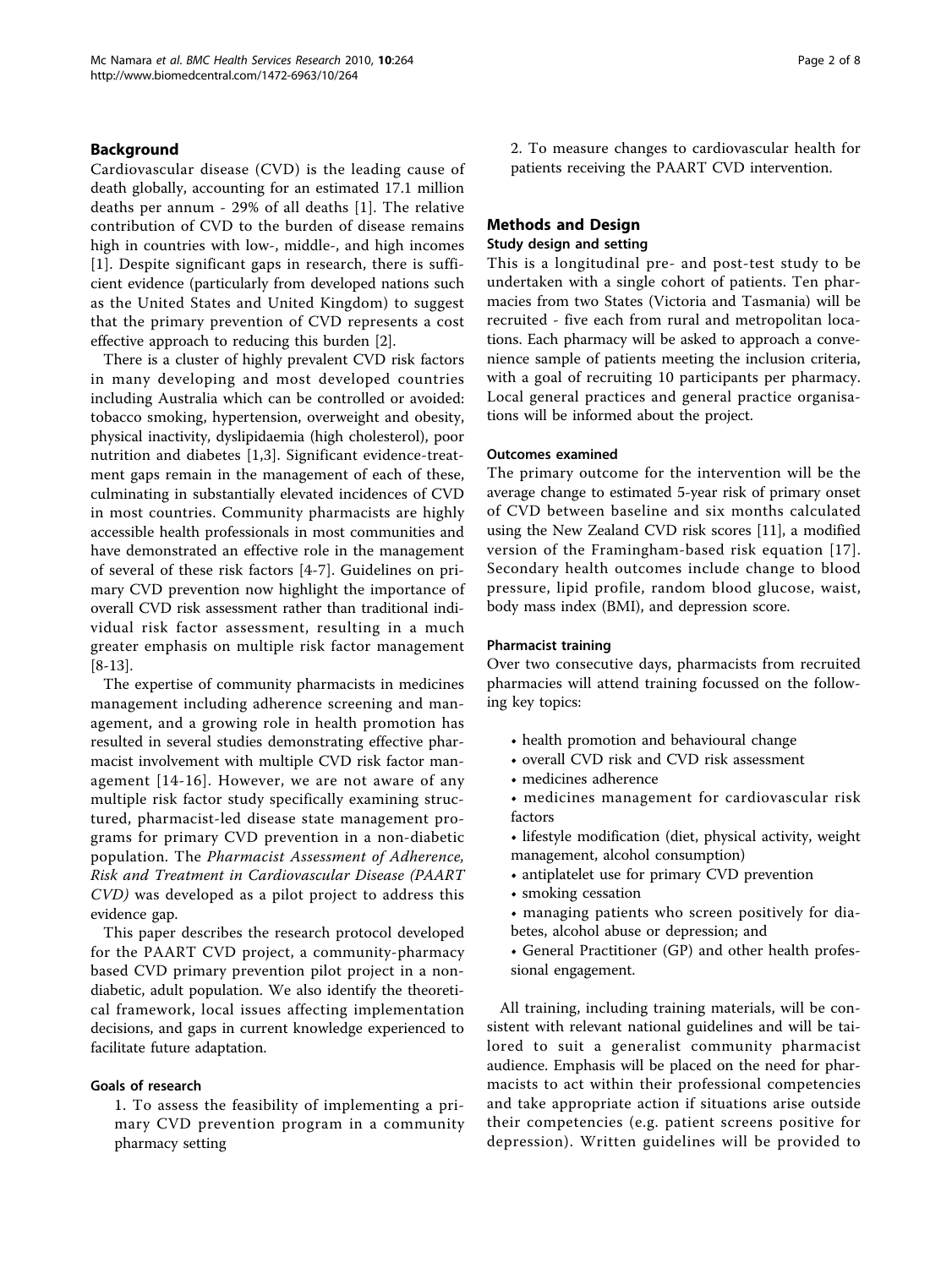identify patients with complex or urgent clinical needs that warrant referral to a GP or another health professional (e.g. dietitian). Pharmacists will also be advised on options for referral (e.g. how to access specialist dietary or smoking cessation advice) when they might deem it appropriate.

#### Subject eligibility criteria

Inclusion criteria

To be eligible for participation in the study, patients need to be

- aged 50-74 years
- currently taking one or more medicines for cholesterol and/or hypertension, and
- free from established cardiovascular disease, diabetes or a cardiovascular event.

Individuals will be excluded from the study in the following instances:

- patients with a complex debilitating coexisting medical condition
- target organ damage
- any cognitive impairment
- reliance on a carer or living in a residential aged care facility

• recent hospital inpatients who were medical admissions and discharged less than four weeks prior to recruitment

- non-English speaking
- living more than 40 km from a participating pharmacy

• patients who have received a Home Medicines Review (HMR) in the past 12 months

• deemed inappropriate for the intervention by the patient's GP; or

• patients of GPs who express a desire not to have any involvement with this project.

# Patient recruitment

Pharmacists will initially be asked to conduct a simple pre-screening of potential participants based on the inclusion criteria outlined above. The information required (CVD history, use of CVD medicines, and age) is quick and easy to obtain from dispensing records and patient interview. Potential participants expressing interest will be provided with written patient information and an Expression Of Interest (EOI) form to be completed and returned to researchers.

Upon receipt of EOIs or direct patient-initiated contact via a free telephone number, a formal assessment of all eligibility requirements will be undertaken by

researchers and a provisional baseline assessment date agreed. If eligible, consent must be obtained to contact their GP in writing and to provide the GP with an opportunity to comment on the appropriateness of participation. Written consent for participation and sharing of health information with relevant health professionals is to be provided by patients prior to baseline assessment.

# Patient data collection

Baseline and final (6 month) patient information will be collected by trained research assistants (RAs). This process will take 60-90 minutes on both occasions and can take place in the patient's home (preferred), or in a private area at the pharmacy or their workplace. Assessment involves anthropometric and Point Of Care (POC) biomedical testing, and an administered questionnaire using validated scales where possible. Lipid profiles and fasting blood glucose levels will be obtained using Cholestech LDX® Analyzers [\[18,19](#page-6-0)], in accordance with instructions provided by the manufacturer. This device uses finger-prick testing and provides results within 10 minutes. Quality control samples will be used to validate the machine prior to measurements. Patients will be advised that the most accurate results for cholesterol and blood glucose levels would be obtained by fasting 12-16 hours prior to the initial assessment interview and testing, and to take their medications as normal on the day of clinical assessment. Fasting time will be recorded to aid clinical interpretation.

When the patient is rested, blood pressure (BP) will be measured using an Omron 1A1B® automated BP monitor in accordance with WHO MONICA Monitoring of Trends and Determinants of Cardiovascular Diseases and the European Health Risk Monitoring protocols [[20,21](#page-6-0)] amended for use with an automated monitor. The average of two measurements taken 2-3 minutes apart will be used, but if systolic BP measurements differ by 10 mmHg or greater, or diastolic BP differ by 6 mmHg or greater, a third reading will be taken. In this instance the average of the two closest systolic and two closest diastolic BP measurements will be used to define the BP. The RA will advise patients to seek immediate medical attention if systolic BP is 180 mmHg or greater, or if diastolic BP is 110 mmHg or greater. Weight, height, and waist and hip circumferences will be measured in accordance with the EHRM protocol [\[21\]](#page-6-0).

The remainder of the assessment will consist of a researcher-administered questionnaire (all interviewing researchers have pharmacy qualifications). This questionnaire, which includes several validated survey instruments, covers a range of health indicators:

• demographic and social information, including some questions based on the WHO MONICA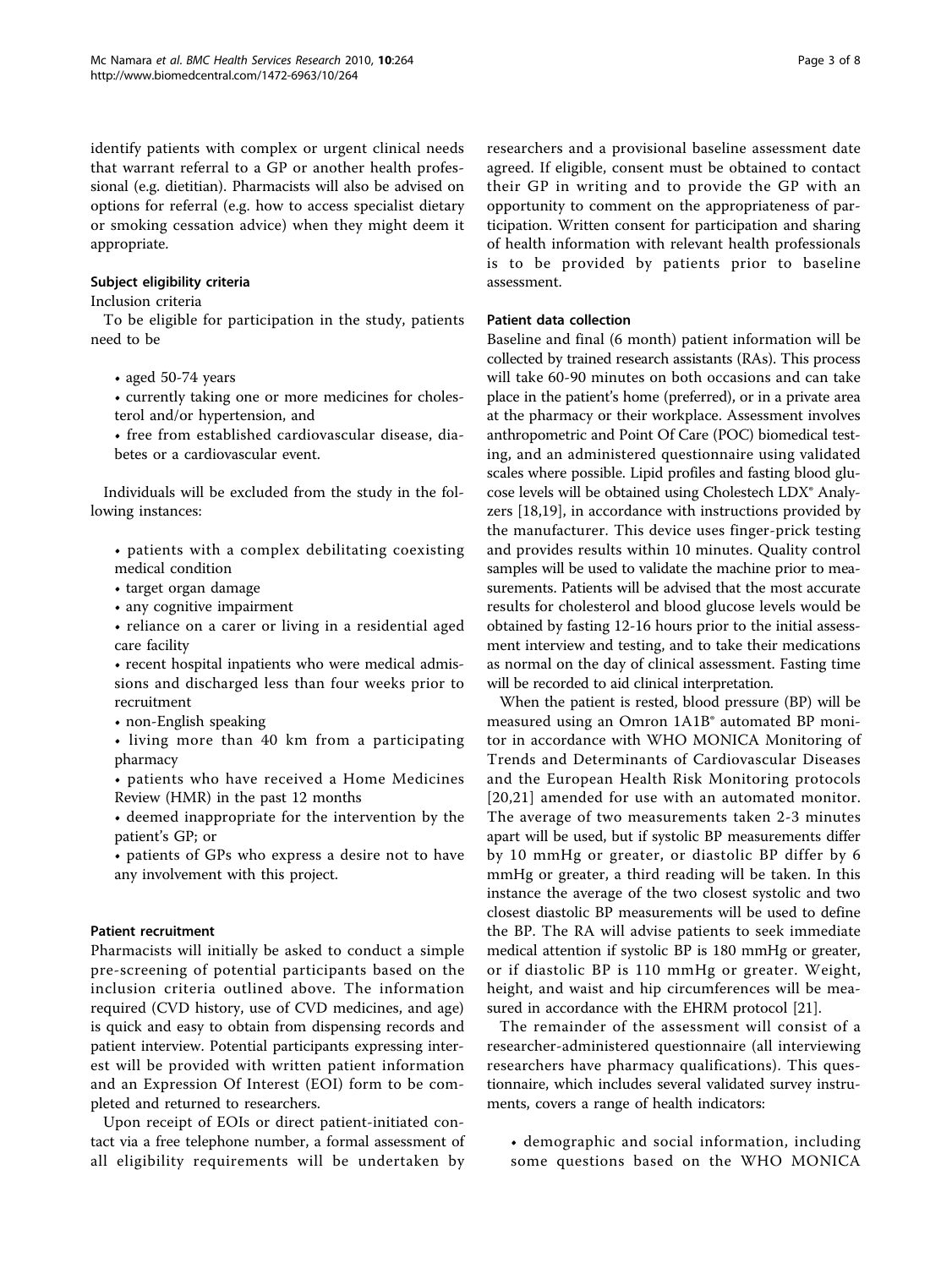(MONItoring of CArdiovascular events) protocol [[21](#page-6-0)], as adapted for the Greater Green Triangle Chronic Disease Risk Factor Studies [\[22](#page-6-0)]

• brief patient medical history and family history of CVD events

• details of current medicines

• details of recent testing for CVD risk factors prior to baseline

• adherence to current medications advice using the Tool for Adherence Behaviour Screening (TABS) [[23\]](#page-6-0) and the Morisky scale [[24](#page-6-0)]

• smoking, physical activity and weight management status - including some screening questions from the 'Lifescripts' program [[25](#page-6-0)] and questions from surveys used by the Greater Green Triangle Chronic Disease Risk Factor Studies [[22\]](#page-6-0)

• nutrition and adherence to national dietary guidelines, based on Dietary Guidelines for Australian Adults (2003) [\[26](#page-6-0)] and using a number of questions from the National Nutrition Survey 1995 [[27\]](#page-6-0), and the Cancer Council of Victoria Food Frequency Questionnaire [[28](#page-6-0)]

• screening for excess alcohol consumption using the AUDIT C tool [[29\]](#page-6-0)

• screening for depression using the Center for Epidemiological Study of Depression Scale (CES-D) [[30](#page-6-0)] • quality of life measure using the SF-12v2 Health Survey™ (Ware et al, 2007) [\[31](#page-6-0)].

Pharmacists will be asked to supply medicines dispensing data for the six months' period prior to baseline data collection and the six months prior to follow up data collection. To account for medicines collected elsewhere, patients will be asked during their interviews to recall any quantities of medicines obtained elsewhere for the specified period.

# Intervention part one: accredited pharmacist review

Using relevant national clinical guidelines as the benchmark for management, pharmacists accredited to undertake collaborative, structured medicines management reviews in community settings (known as 'Home Medicines Reviews') will produce a written report for each patient highlighting the estimated 5-year CVD risk, suboptimal CVD risk factors, and medication adherence and other medicines use issues (see additional file [1](#page-5-0) for template). The report will also suggest patient treatment goals and opportunities for beneficial lifestyle changes and improved medicines management to achieve goals. This report will be provided to the patient's community pharmacist with summaries for the patient and their general practitioner.

# Intervention part two: community pharmacist facilitating patient change

Community pharmacists will be trained to deliver their interventions in accordance with the Health Action Process Approach (HAPA) [[32](#page-6-0)] to behaviour change over five counselling sessions conducted at monthly intervals. The emphasis in counselling progresses from change motivation initially (via improved self-efficacy, belief in the need for change and belief that change will generate positive outcomes), through to change maintenance and relapse prevention strategies. Written, achievable goals will be encouraged.

The first session with the patient will prioritise basic health education regarding individual CVD risk and the benefits of potential treatments. It also establishes acceptable goals for the treatment process through patient consultation, and how these might be achieved. Finally, the pharmacist will discuss with the patient any specific medication changes identified in the baseline report that are recommended to improve adherence to CVD guidelines. Community pharmacists will not be trained or asked to make interventions related specifically to diabetes or mental health issues, but will be alerted to any suboptimal assessment results in these areas and asked to discuss with the patient the potential need for GP input. Such issues will also be identified in the baseline assessment summary provided to the GP.

If a patient's overall 5-year CVD risk score is 5% or less (considered very low risk) they will be advised to discuss with their pharmacist whether they are likely to benefit from continuing with the intervention. The decision to continue will be left to the pharmacist and the patient. Pharmacists will be expected to assess and document patient motivation to undertake various medication and lifestyle changes. Following discussion with each patient, the pharmacist will then forward the clinical summary to the patient's GP with any additional comments considered relevant.

Subsequent sessions will involve: ensuring necessary changes to medicines have been made; monitoring of medicines adherence especially for new medicines; linking patients with local health and other services that provide relevant patient support; initiating lifestyle change and supporting maintenance and relapse prevention. Throughout these sessions, patient progress towards goals will be continually reassessed, as will be the goals themselves. GP input to patient treatment plans will also be invited.

# Primary outcomes

The primary outcome for the PAART CVD intervention is the average change to overall estimated 5-year risk of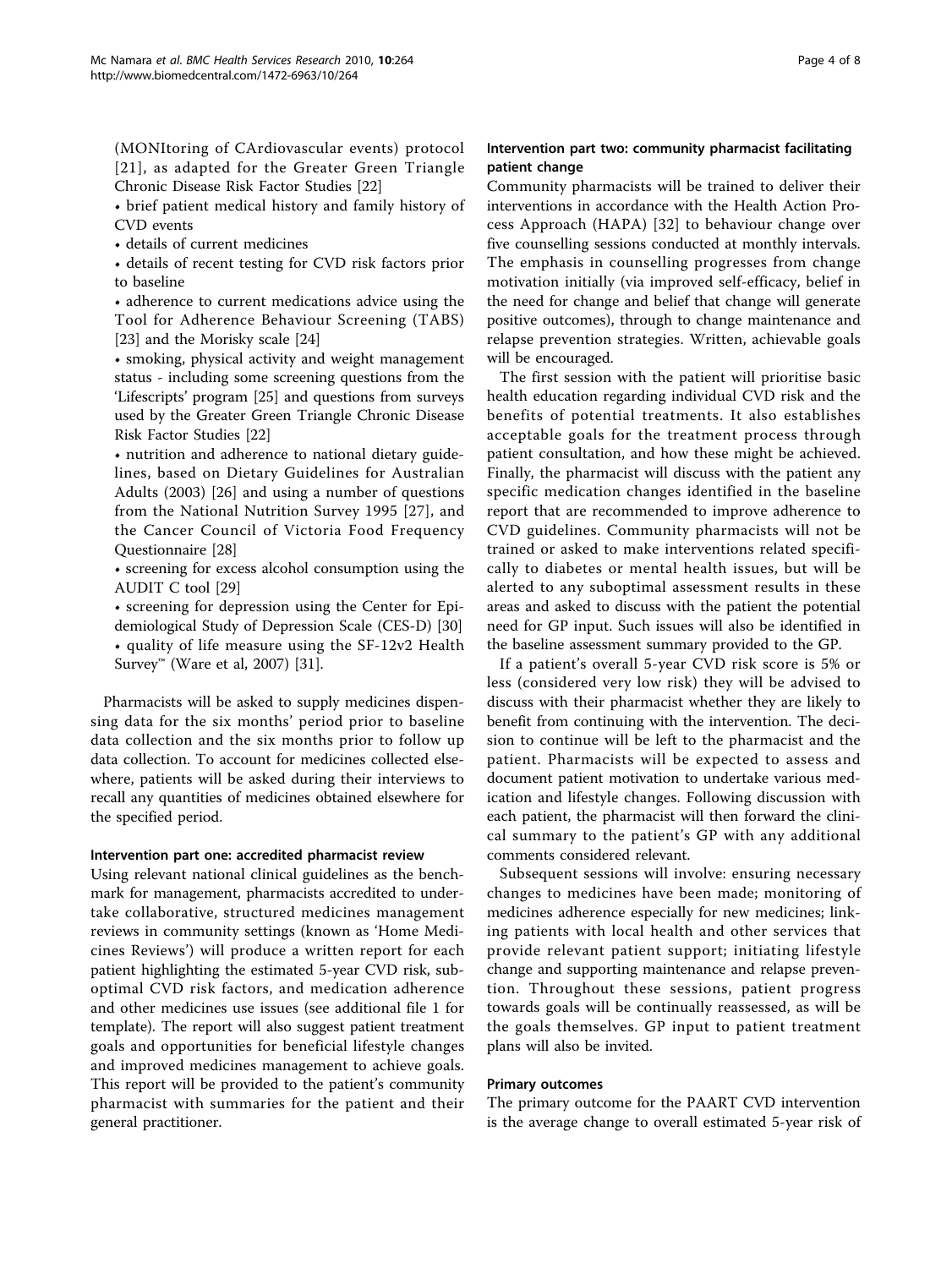CVD onset, calculated using the New Zealand adaptation of the Framingham-based CVD risk score [\[11,17\]](#page-6-0).

#### Secondary outcomes

Other outcomes examined include:

• Changes to individual modifiable CVD risk factors (blood pressure, lipid profile, Body Mass Index, waist circumference, smoking status, depression)

• changes in medicines adherence assessed using Morisky [\[24](#page-6-0)] and TABS scales [[23\]](#page-6-0); and

• changes in key health behaviours (physical activity, diet, alcohol intake, weight management).

Additional outcomes to be assessed include stakeholder satisfaction (GP, pharmacist, patient) and process audit based on community pharmacist documentation of counselling sessions.

#### Sample size

With 80 subjects this study would have a 90% power to show an absolute reduction in risk of 1% based on a standard deviation in the change of risk of 2.7% with a two sided p-value of 0.05. To account for potential subject drop out and loss to follow-up of 20% we will aim to recruit 100 subjects.

#### Statistical analysis

Univariate comparisons between groups will be conducted using chi-square test for equal proportion (or Fisher's exact tests where numbers are small) and reported as numbers and percentages. Continuous normally distributed variables will be compared using Student's t-tests and reported as means (standard error) whilst non-parametric data will be compared using Wilcoxon rank-sum tests and reported as medians (interquartile range). Pairwise differences between pre and post values will be calculated using paired t-tests for normally distributed data and Wilcoxon sign rank tests for non-normally distributed data. To account for the large number of comparisons being made, we will employ a reduced 2-sided p-value of 0.01 to indicate clear statistical significance.

If any parameter from POC finger prick testing is found to be outside the measurable range for the machine, the value of the closest measurable limit will be given to that patient.

Health behaviours will largely be measured using existing scales associated with the survey instruments incorporated into baseline and follow-up assessment. For the dietary assessment, no validated tools are available for use in an Australian population so a study-specific tool has been devised. This tool is a 13-item questionnaire addressing dietary quality in this study

|                   | Table 1 Scoring mechanism used to assess overall quality |  |  |  |
|-------------------|----------------------------------------------------------|--|--|--|
| of dietary intake |                                                          |  |  |  |

| Diet score using<br>nutrition tool | Interpretation                                                        |  |
|------------------------------------|-----------------------------------------------------------------------|--|
| 104-130                            | High level of compliance with CVD dietary<br>quidelines (80% or more) |  |
| 78-103                             | Medium level of compliance with CVD dietary<br>quidelines (60-79%)    |  |
| 77 or less                         | Low level of compliance with CVD dietary<br>quidelines (59% or less)  |  |

population and using previously validated questions from the National Nutrition Survey and Cancer Council of Victoria Food Frequency Questionnaire relating to the nutrients of concern for primary prevention of CVD [[27,28\]](#page-6-0). Responses for each item will be scored between zero (least healthy response option) and 10 (healthiest option) - consistent with the developing literature in this area of nutrition research [[33](#page-6-0)]. This scoring allows for an overall diet score to be generated ranging from 0 to 130.

The general quality of dietary intake will be interpreted using the guidance provided in table 1.

This score allows a good estimate of the level of adherence to key diet-related behaviours. Constituent elements of the 13-item questionnaire also allowed development of sub-scales for these areas of significant influence on cardiovascular health:

- fruit and vegetable intake (soluble fibre and antioxidants)
- saturated fat and total fat intake
- omega-3 fatty acid intake
- fibre intake (insoluble fibre); and
- salt intake.

The sub-scales enable community pharmacists to deliver more tailored dietary advice to participants.

The study protocol was approved by Monash University Human Research Ethics Committee (HREC), University of Tasmania HREC, Flinders University Social and Behavioural Research Ethics Committee and the Australia and New Zealand Clinical Trials Registry (Trial Number ACTRN12609000677202).

#### **Discussion**

The protocol and methods outlined above provide an intervention framework for managing multiple CVD risk factors in community pharmacy or other primary care settings. There is considerable incentive to demonstrate feasibility and effectiveness of such a service in community pharmacy, given the caution with which expanded roles for pharmacists in vascular care have been greeted by some [[34\]](#page-6-0). While there is evidence of pharmacists'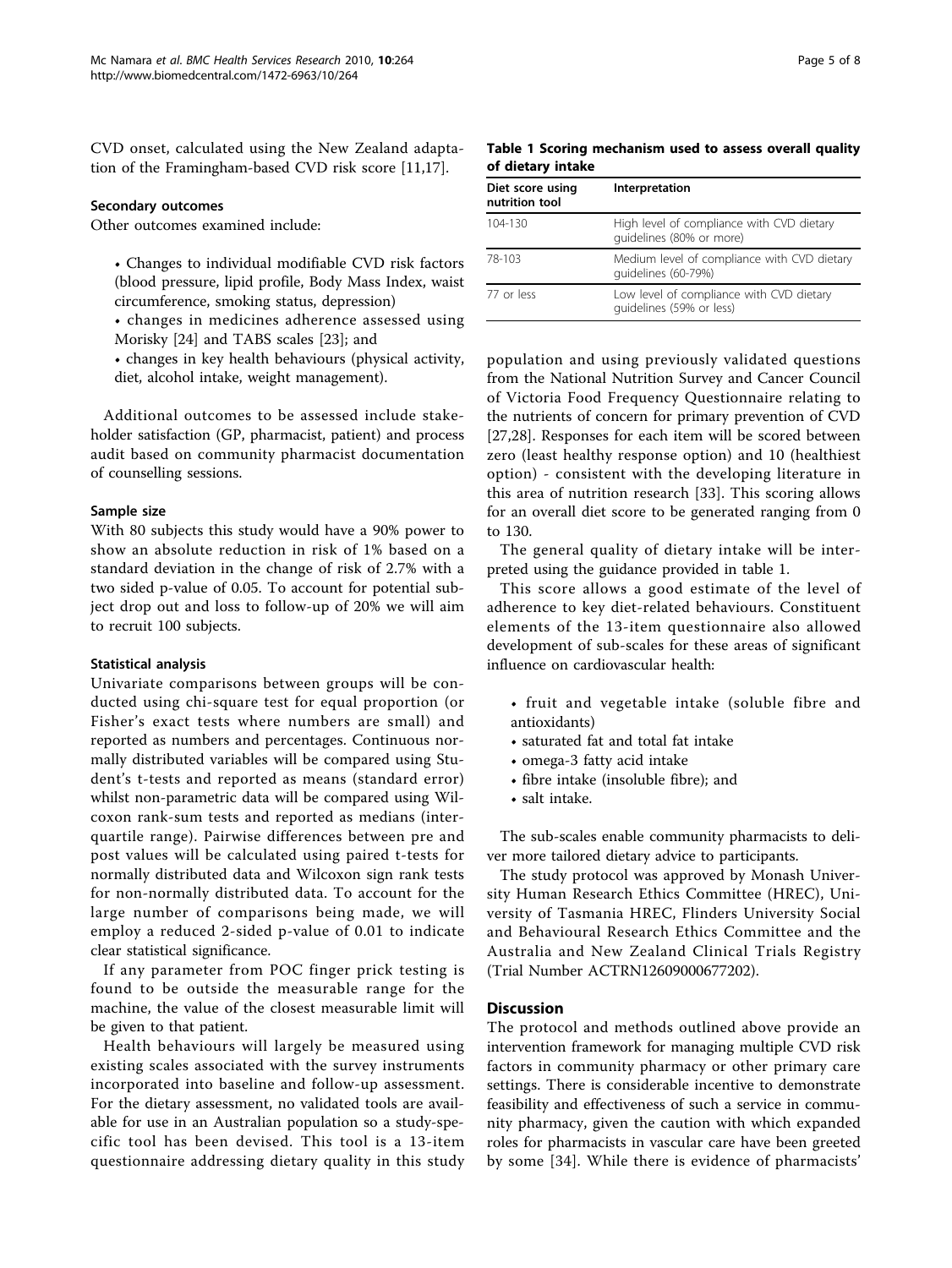<span id="page-5-0"></span>ability to conduct cardiovascular risk assessments and deliver basic post-screening counselling with some clinical benefits [[35](#page-6-0)-[37\]](#page-6-0), evidence is lacking to demonstrate the full potential of their comprehensive, ongoing management of multiple CVD risk factors. This has led to concerns about fragmentation of care and lack of communication of results with doctors [[34\]](#page-6-0).

The HAPA model underpinning the approach to behavioural change was chosen because of its success in lifestyle-oriented diabetes prevention programs addressing similar risk factors for non-diabetic populations, including an implementation study based in Australian primary care [\[38](#page-7-0),[39\]](#page-7-0). Collection of process audit data is important to see how well this approach is adhered to by pharmacists. The emphasis on use of assessment scales for medicines adherence and various health behaviours is designed to promote ease of interpretation of clinical assessments by community pharmacists who are generalists in terms of their practice.

Several aspects of the protocol are context-specific and their adoption by other researchers or health service program managers may require consideration. Key issues include:

• The restriction of eligibility to patients aged 50-74 years is in keeping with national guidelines advocating that screening of overall risk outside the 45-74 years age bracket is not economically viable [[9\]](#page-6-0)

• The use of accredited pharmacists has been adopted to integrate with existing pharmacy skills networks and remuneration systems, and to alleviate time pressure for participating community pharmacists; there may be alternative workforce options to produce clinical reports in different settings.

• Patients with established diabetes and CVD will be excluded because there are existing evidence-based models of care already in practice or at implementation stage; and

• Community pharmacy represents a key setting and pharmacists are one of the most accessible healthcare providers in Australia, with expected competencies in both medicines use and health promotion.

# Limitations of study protocol

If the pilot testing indicates the feasibility of effective community pharmacy interventions, it will be important to validate this study with larger numbers and a control group to comprehensively determine effectiveness, costeffectiveness and generalisability. Similarly, the six month timeframe limits the ability to test the sustainability of patient behaviour changes following the intervention, and self-report - while often the only option for some health behaviours may be unreliable.

Validated dietary quality tools for cardiovascular health are not available for the Australian population, so we rely on a pilot with only face and content validity developed by one of the authors (SOR). Current Australian guidelines for lipid disorders claim a lack of evidence regarding appropriate cholesterol targets for primary CVD prevention, thus restricting guidance for practitioners. We relied on expert consensus developed from examination of eligibility criteria for subsidised lipid lowering medicines in Australia, previous guidelines, and values used for pathology lab reporting.

# Conclusions

The proposed intervention integrates guideline evidence and validated assessment tools where possible, but several key knowledge gaps remain to preventing an entirely evidence-informed approach. Protocols adopted for other primary CVD prevention studies have not been widely disseminated; hence this paper provides a starting point for future research and implementation programs in a primary care setting.

# Additional material

[Additional file 1: C](http://www.biomedcentral.com/content/supplementary/1472-6963-10-264-S1.DOC)linical reporting form for baseline patient information. This document is the template used by consultant pharmacists to report baseline findings to pharmacists and doctors. Forms are first provided to the community pharmacist to allow them to add any comments before sending to the doctor. Examples of comments about different aspects of patient health behaviours and treatment are also provided.

#### Acknowledgements

The authors thank Professor Graham Giles of the Cancer Epidemiology Centre of The Cancer Council Victoria, for permission to use the Dietary Questionnaire for Epidemiological Studies (Version 2), Melbourne: The Cancer Council Victoria, 1996. This project, and KM's position at institution (2) is funded by the Australian Government Department of Health and Ageing as part of the Fourth Community Pharmacy Agreement through the Fourth Community Pharmacy Agreement Grants Program managed by the Pharmacy Guild of Australia. We would also like to acknowledge the contributions of the community and accredited consultant pharmacists in this study.

#### Author details

<sup>1</sup> Centre for Medicine Use and Safety, Department of Pharmacy Practice, Faculty of Pharmacy and Pharmaceutical Sciences, Monash University, 381 Royal Parade, Parkville, VIC 3052, Australia. <sup>2</sup>Greater Green Triangle University Department of Rural Health, Flinders and Deakin Universities, Deakin University, Princes Hwy, Warrnambool, VIC 3280, Australia. <sup>3</sup>Centre for Physical Activity and Nutrition Research, Faculty of Health Medicine Nursing & Behavioural Sciences, Deakin University, 221 Burwood Highway, Burwood, Victoria 3125, Australia. <sup>4</sup>Unit for Medication Outcomes Research and Education, School of Pharmacy, University of Tasmania, Churchill Avenue, Sandy Bay, TAS 7005, Australia. <sup>5</sup>Department of Epidemiology and Preventive Medicine, Monash University, Alfred Hospital, Commercial Road, VIC 3004, Australia. <sup>6</sup>Peter James Centre, Eastern Health Clinical School, Faculty of Medicine, Nursing and Health Sciences, Monash University, Mahoney's Road, Burwood East, Victoria 3151 Australia. <sup>7</sup>Department of Medicine, University of Melbourne, Western Hospital, Gordon Street, Footscray VIC 3011. <sup>8</sup>School of Primary, Aboriginal and Rural Health Care. The University of Western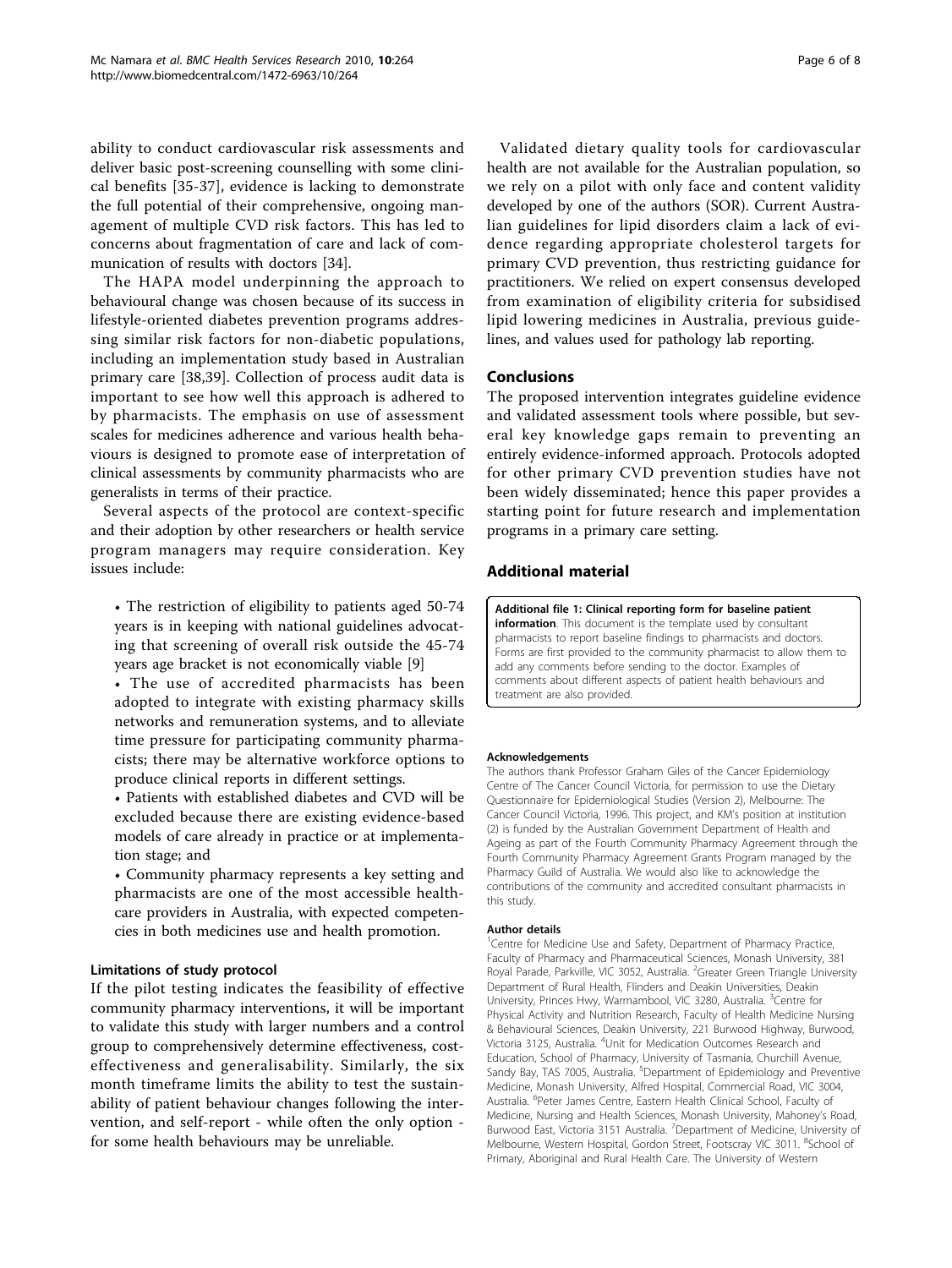<span id="page-6-0"></span>Australia (M501), 35 Stirling Highway, Crawley, Western Australia 6009, Australia.

#### Authors' contributions

KM is lead investigator and wrote the first draft with input from SOR, JD and JG. All authors provided input with subsequent drafts and read and approved the final manuscript.

#### Competing interests

The authors declare that they have no competing interests.

Received: 17 May 2010 Accepted: 7 September 2010 Published: 7 September 2010

#### References

- Lopez AD, Begg S, Bos E: Global Burden of Disease and Risk Factors. In Demographic and Epidemiological Characteristics of Major Regions, 1990-2001. Edited by: Lopez AD, Mathers CD, Ezzati M, Jamison DT, Murray CJL. Oxford: Oxford University Press/World Bank; 2006: [\[http://files.dcp2.org/pdf/GBD/](http://files.dcp2.org/pdf/GBD/GBD.pdf) [GBD.pdf\]](http://files.dcp2.org/pdf/GBD/GBD.pdf), Downloaded 28 April 2010.
- 2. Schwappach D, Boluarte T, Suhrcke M: [The economics of primary](http://www.ncbi.nlm.nih.gov/pubmed/17501999?dopt=Abstract) [prevention of cardiovascular disease - a systematic review of economic](http://www.ncbi.nlm.nih.gov/pubmed/17501999?dopt=Abstract) [evaluations.](http://www.ncbi.nlm.nih.gov/pubmed/17501999?dopt=Abstract) Cost Eff Resour Alloc 2007, 5(1):5.
- 3. Australian Institute of Health and Welfare: Australia's Health 2008. Canberra 2008.
- 4. Machado M, Bajcar J, Guzzo GC, Einarson TR: [Sensitivity of Patient](http://www.ncbi.nlm.nih.gov/pubmed/17925496?dopt=Abstract) [Outcomes to Pharmacist Interventions. Part II: Systematic Review and](http://www.ncbi.nlm.nih.gov/pubmed/17925496?dopt=Abstract) [Meta-Analysis in Hypertension Management.](http://www.ncbi.nlm.nih.gov/pubmed/17925496?dopt=Abstract) Ann Pharmacother 2007, 41(11):1770-81.
- 5. Tsuyuki R, Johnson J, Teo K, Ackman M, Biggs R, Cave A, Chang WC, Dzavik V, Farris KB, Galvin D, Semchuk W, Simpson SH, Taylor JG: [Study of](http://www.ncbi.nlm.nih.gov/pubmed/10492489?dopt=Abstract) [Cardiovascular Risk Intervention by Pharmacists \(SCRIP\): a randomized](http://www.ncbi.nlm.nih.gov/pubmed/10492489?dopt=Abstract) [trial design of the effect of a community pharmacist intervention](http://www.ncbi.nlm.nih.gov/pubmed/10492489?dopt=Abstract) [program on serum cholesterol risk.](http://www.ncbi.nlm.nih.gov/pubmed/10492489?dopt=Abstract) Ann Pharmacother 1999, 33(9):910-19.
- Blenkinsopp A, Anderson C, Armstrong M: Systematic review of the effectiveness of community pharmacy-based interventions to reduce risk behaviours and risk factors for coronary heart disease. J Public Health 2003, 25(2):144-53.
- 7. Sinclair HK, Bond CM, Stead LF: Community pharmacy personnel interventions for smoking cessation. Cochrane Database of Systematic Reviews 2004, 1: CD003698.
- 8. National Heart Foundation of Australia and the Cardiac Society of Australia and New Zealand: [Position Statement on Lipid Management-2005.](http://www.ncbi.nlm.nih.gov/pubmed/16361000?dopt=Abstract) Heart Lung Circ 2005, 14:275-91.
- 9. National Vascular Disease Prevention Alliance: Guidelines for the assessment of absolute cardiovascular disease risk. National Heart Foundation of Australia 2009 [[http://www.heartfoundation.org.au/](http://www.heartfoundation.org.au/Professional_Information/General_Practice/Pages/AbsoluteRisk.aspx) [Professional\\_Information/General\\_Practice/Pages/AbsoluteRisk.aspx](http://www.heartfoundation.org.au/Professional_Information/General_Practice/Pages/AbsoluteRisk.aspx)], Downloaded 28 April 2010.
- 10. National Heart Foundation of Australia (National Blood Pressure and Vascular Disease Advisory Committee): Guide to management of hypertension. 2008.
- 11. New Zealand Guideline Group: The Assessment and Management of Cardiovascular Risk. 2003 [\[http://www.nhf.org.nz/files/CVD\\_Risk\\_Full.pdf\]](http://www.nhf.org.nz/files/CVD_Risk_Full.pdf), Downloaded 28 April 2010.
- 12. Graham I, Atar D, Borch-Johnsen K, Boysen G, Burell G, Cifkova R, Dallongeville J, De Backer G, Ebrahim S, Gjelsvik B, Herrmann-Lingen C, Hoes A, Humphries S, Knapton M, Perk J, Priori SG, Pyorala K, Reiner Z, Ruilope L, Sans-Menendez S, Scholte op Reimer W, Weissberg P, Wood D, Yarnell J, Zamorano JL, Walma E, Fitzgerald T, Cooney MT, Dudina A: [European guidelines on cardiovascular disease prevention in clinical](http://www.ncbi.nlm.nih.gov/pubmed/17726041?dopt=Abstract) [practice: executive summary.](http://www.ncbi.nlm.nih.gov/pubmed/17726041?dopt=Abstract) Eur Heart J 2007, 28(19):2375-414.
- 13. World Health Organisation: Prevention of cardiovascular disease: guidelines for assessment and management of total cardiovascular risk. Geneva 2007.
- 14. Clifford RM, Davis WA, Batty KT, Davis TME: [Effect of a Pharmaceutical](http://www.ncbi.nlm.nih.gov/pubmed/15793171?dopt=Abstract) [Care Program on Vascular Risk Factors in Type 2 Diabetes.](http://www.ncbi.nlm.nih.gov/pubmed/15793171?dopt=Abstract) Diabetes Care 2005, 28(4):771-76.
- 15. Krass I, Armour CL, Mitchell B, Brillant M, Dienaar R, Hughes J, Lau P, Peterson G, Stewart K, Taylor S, Wilkinson J: [The Pharmacy Diabetes Care](http://www.ncbi.nlm.nih.gov/pubmed/17523968?dopt=Abstract)

[Program: assessment of a community pharmacy diabetes service model](http://www.ncbi.nlm.nih.gov/pubmed/17523968?dopt=Abstract) [in Australia.](http://www.ncbi.nlm.nih.gov/pubmed/17523968?dopt=Abstract) Diabet Med 2007, 24(6):677-83.

- 16. Emerson L, Krass I: A Collaborative, Interdisciplinary Evidence Based Approach to Reducing Coronary Heart Disease in Rural Areas. Canberra: Pharmacy Guild of Australia 2006.
- 17. Anderson KM, Odell PM, Wilson PW, Kannel WB: [Cardiovascular disease](http://www.ncbi.nlm.nih.gov/pubmed/1985385?dopt=Abstract) [risk profiles.](http://www.ncbi.nlm.nih.gov/pubmed/1985385?dopt=Abstract) Am Heart J 1991, 121(1 Pt 2):293-8.
- 18. Cholestech Corporation: Clinical performance of the Cardiocheck P.A and the Cholestech LDX System compared to a Clinical Diagnostic Laboratory Reference Method for the Determination of Lipid Profiles. 2002 [\[http://www.cholestech.com/docs/ldx\\_accuracy/tbCardioChek.pdf](http://www.cholestech.com/docs/ldx_accuracy/tbCardioChek.pdf)], Downloaded 28 April 2010.
- 19. Santee J: [Accuracy and precision of the Cholestech LDX system in](http://www.ncbi.nlm.nih.gov/pubmed/12298117?dopt=Abstract) [monitoring blood lipid levels.](http://www.ncbi.nlm.nih.gov/pubmed/12298117?dopt=Abstract) Am J Health Syst Pharm 2002, 59:1774-1779.
- 20. Tolonen H, Kuulasmaa K, Laatikainen T, Wolf H: [European Health Risk](http://www.ncbi.nlm.nih.gov/pubmed/12364723?dopt=Abstract) [Monitoring Project. Recommendation for indicators, international](http://www.ncbi.nlm.nih.gov/pubmed/12364723?dopt=Abstract) [collaboration, protocol and manual of operations for chronic disease risk](http://www.ncbi.nlm.nih.gov/pubmed/12364723?dopt=Abstract) [factor surveys.](http://www.ncbi.nlm.nih.gov/pubmed/12364723?dopt=Abstract) 2002.
- 21. WHO MONICA Project Principal Investigators: [The World Health](http://www.ncbi.nlm.nih.gov/pubmed/3335877?dopt=Abstract) [Organization MONICA Project \(monitoring trends and determinants in](http://www.ncbi.nlm.nih.gov/pubmed/3335877?dopt=Abstract) [cardiovascular disease\): a major international collaboration.](http://www.ncbi.nlm.nih.gov/pubmed/3335877?dopt=Abstract) J Clin Epidemiol 1988, 41(2):105-14.
- 22. Laatikainen T, Janus E, Kilkkinen A, Heistaro S, Tideman P, Baird A, Tirimacco R, Whiting M, Franklin L, Chapman A, Kao-Philpot A, Dunbar JA: [Chronic Disease Risk Factors in Rural Australia: Results From the Greater](http://www.ncbi.nlm.nih.gov/pubmed/19124336?dopt=Abstract) [Green Triangle Risk Factor Surveys.](http://www.ncbi.nlm.nih.gov/pubmed/19124336?dopt=Abstract) Asia Pac J Public Health 2009, 21(1):51-62.
- 23. George J, Mackinnon A, Kong DCM, Stewart K: [Development and](http://www.ncbi.nlm.nih.gov/pubmed/16843634?dopt=Abstract) [validation of the Beliefs and Behaviour Questionnaire \(BBQ\).](http://www.ncbi.nlm.nih.gov/pubmed/16843634?dopt=Abstract) Patient Education and Counseling 2006, 64(1-3):50-60.
- 24. Morisky DE, Green LW, Levine DM: [Concurrent and predictive validity of a](http://www.ncbi.nlm.nih.gov/pubmed/3945130?dopt=Abstract) [self-reported measure of medication adherence.](http://www.ncbi.nlm.nih.gov/pubmed/3945130?dopt=Abstract) Med Care 1986, 24(1):67-74.
- 25. Kinect Australia for the Lifescripts consortium: Lifescripts Practice Manual: Supporting Lifestyle Risk Factor Management in General Practice. Canberra: Commonwealth of Australia 2005.
- 26. National Health and Medical Research Council: Dietary Guidelines for Australian Adults. Canberra 2003.
- 27. McLennan W, Podger A: National Nutrition Survey: Nutrient Intakes and Physical Measurements Australia 1995. Canberra: Australian Bureau of Statistics 1998.
- 28. Hodge A, Patterson AJ, Brown WJ, Ireland P, Giles G: [The Anti Cancer](http://www.ncbi.nlm.nih.gov/pubmed/11215004?dopt=Abstract) [Council of Victoria FFQ: relative validity of nutrient intakes compared](http://www.ncbi.nlm.nih.gov/pubmed/11215004?dopt=Abstract) [with weighed food records in young to middle-aged women in a study](http://www.ncbi.nlm.nih.gov/pubmed/11215004?dopt=Abstract) [of iron supplementation.](http://www.ncbi.nlm.nih.gov/pubmed/11215004?dopt=Abstract) Aust N Z J Public Health 2000, 24(6):576-83.
- 29. Bush K, Kivlahan DR, McDonell MB, Fihn SD, Bradley KA, for the Ambulatory Care Quality Improvement Project: [The AUDIT Alcohol Consumption](http://www.ncbi.nlm.nih.gov/pubmed/9738608?dopt=Abstract) [Questions \(AUDIT-C\): An Effective Brief Screening Test for Problem](http://www.ncbi.nlm.nih.gov/pubmed/9738608?dopt=Abstract) [Drinking.](http://www.ncbi.nlm.nih.gov/pubmed/9738608?dopt=Abstract) Arch Intern Med 1998, 158(16):1789-95.
- 30. Radloff LS: The CES-D scale: A self-report depression scale for research in the general population. Appl Psychol Meas 1977, 385-401.
- 31. Ware JE, Kosinski M, Turner-Bowker DM, Gandeck B: User's manual for the SF-12v2™ Health Survey. Boston: Quality Metrics 2007.
- 32. Schwarzer R: Modeling Health Behavior Change: How to Predict and Modify the Adoption and Maintenance of Health Behaviors. Appl Psychol 2008, 57(1):1-29.
- 33. McNaughton SA, Dunstan DW, Ball K, Shaw J, Crawford D: [Dietary Quality](http://www.ncbi.nlm.nih.gov/pubmed/19211825?dopt=Abstract) [Is Associated with Diabetes and Cardio-Metabolic Risk Factors.](http://www.ncbi.nlm.nih.gov/pubmed/19211825?dopt=Abstract) J Nutr 2009, 139(4):734-42.
- 34. Patel KC, Minhas R, Gill P, Khunti K: [Vascular Risk Checks in the UK:](http://www.ncbi.nlm.nih.gov/pubmed/19332419?dopt=Abstract) [strategic challenges for implementation.](http://www.ncbi.nlm.nih.gov/pubmed/19332419?dopt=Abstract) Heart 2009, (online), hrt.2008.165035.
- 35. Horgan JMP, Blenkinsopp A, McManus RJ: Evaluation of a cardiovascular disease opportunistic risk assessment pilot ('Heart MOT' service) in community pharmacies. J Public Health 2009, (online), fdp092.
- 36. Hourihan F, Krass I, Chen T, Hourihan F, Krass I, Chen T: [Rural community](http://www.ncbi.nlm.nih.gov/pubmed/12603444?dopt=Abstract) [pharmacy: a feasible site for a health promotion and screening service](http://www.ncbi.nlm.nih.gov/pubmed/12603444?dopt=Abstract) [for cardiovascular risk factors.](http://www.ncbi.nlm.nih.gov/pubmed/12603444?dopt=Abstract) Aust J Rural Health 2003, 11(1):28-35.
- 37. Krass I, Hourihan F, T C: Health promotion and screening for cardiovascular risk factors in NSW: a community pharmacy model. Health Promot J Austr 2003, 14(2):101-07.